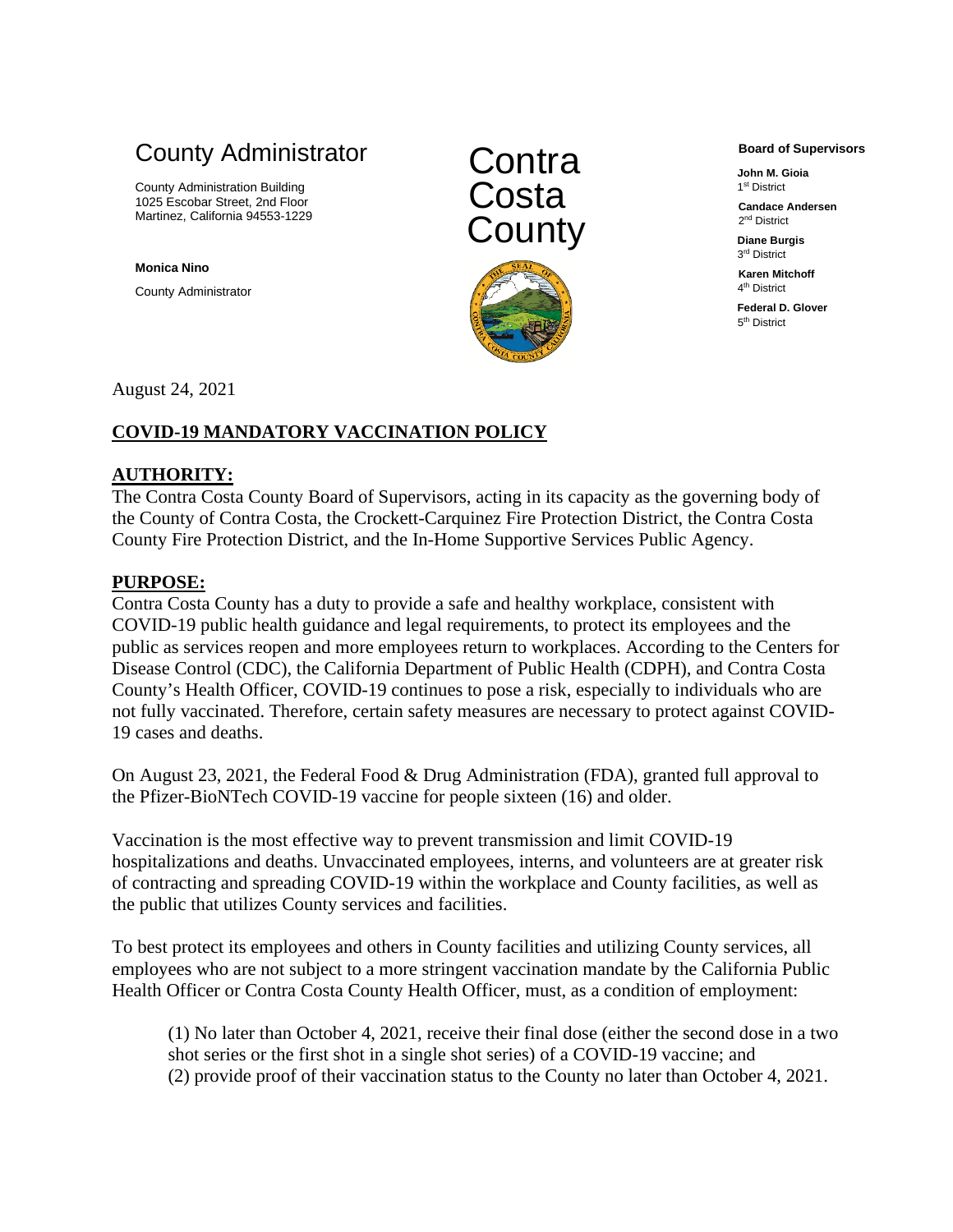# **POLICY:**

#### **Definition of "Employees"**

For the purposes of this vaccine requirement only, the term "employees" includes all full, parttime, and as-needed employees of the County and Special Districts under the administration of the Board of Supervisors regardless of appointment type, as well as paid or unpaid volunteers, interns, contractors, and student workers.

### **VACCINATION REQUIREMENT:**

#### **Employees in Identified Healthcare Facilities**

On August 5, 2021, the California Department of Public Health (CDPH) issued an Order mandating that all workers who provide services or work in identified health care facilities to be fully vaccinated by September 30, 2021. County employees who work in those identified healthcare facilities are *still expected to be fully vaccinated by that date*. Affected employees must receive their first shot in a single-shot series or their second shot in a two-shot series no later than September 30, 2021.

Exemptions to this order are only granted on the basis of a sincerely held religious belief or due to a qualifying medical reason. Employees granted a qualifying exemption must wear a surgical mask or higher-level respirator approved by the National Institute of Occupational Safety and Health (NIOSH), and must test twice weekly for those working in acute healthcare and long-term care settings, and once weekly for those working in other healthcare settings.

#### **All other Employees**

All other employees not covered under the CDPH Orders are expected to receive their final dose of a COVID-19 vaccine by October 4, 2021.

Exemptions will be granted only on the basis of a sincerely-held religious belief or due to a qualifying medical condition or restriction.

#### **EXEMPTIONS:**

A medical or religious exemption from the vaccination requirements may only be granted if:

#### **For Medical Reasons:**

The employee must provide a written statement signed by their licensed physician, licensed nurse practitioner, or other licensed medical professional acting under the license of a physician stating that the individual qualifies for the exemption (but the statement should not describe the underlying medical condition or disability) and indicating the probable duration of the worker's inability to receive the vaccine (or if the duration is unknown or permanent, so indicate).